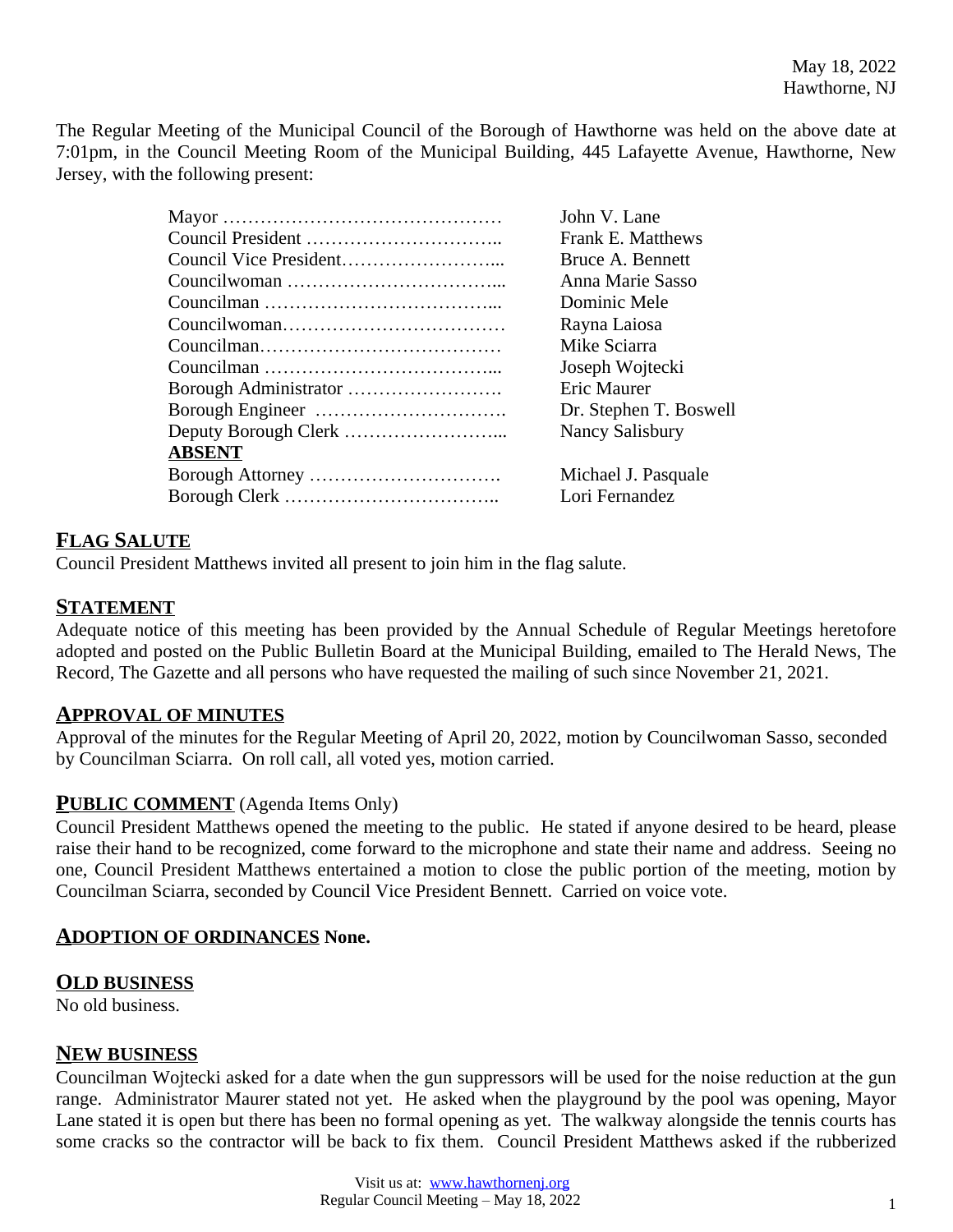surface was installed and it has. Councilman Wojtecki asked that the playground being opened be posted on Facebook.

# **ADMINISTRATIVE AGENDA PRESENTED BY MAYOR LANE**

The brine machine has been repaired, the Director is setting up training and he will have it serviced and ready to go for this upcoming winter. At the Planning Board meeting on May 3<sup>rd</sup>, the Board had discussions regarding sewer concerns for the proposed development on Goffle Road. After the meeting, the developer asked Mike Kelly and me if they could meet with us to review our concerns. The meeting took place, and the Borough's concerns in several locations were pointed out, and the contractor and his engineer will have a company perform a flow test and T.V.'ing of the lines. The video is to determine the condition of the pipes. On Monday, May 16 I was invited to a reading of a federal grant that has been awarded to the State of New Jersey for fire fighter equipment and supplies. The grant is for \$10 million dollars. The meeting was held at Hackensack's fire headquarters. The Governor, Lieutenant Governor, Congressman Gottheimer and several other dignitaries were present. The Governor thanked the Congressman for helping our State in getting the grant. Hawthorne will be applying for the grant to help assist our fire department with necessary much needed equipment. I spoke with Congressman Gottheimer and Congressman Pascrell to help assist us with the grant. I spoke with the County today about the bridge by Florence Avenue, it should be completed next week or the week after – they are just waiting for the lumber. The bridge by the high school is going to take a little longer since they are dealing with the DEP on that project. Mark Seemon, the Deputy Administrator, will get back to me as more information is given to him. If you are having a problem paying your PSE&G bill, you can call 2-1-1. When calling please listen to the prompts. For Utility bills, press 23, then Press 2 and an account assistant will help you OR you can go online to NJ-211.org to complete the application. This week please help support our Volunteer Ambulance Corps and our local restaurants by eating local – we have posted on our website and our Facebook page those restaurants who will donate a percentage of your bill to the Corps for EMS Week. Our Stigma Free Team is sponsoring a Mental Health Walk this Saturday, May 21<sup>st</sup>, at the Hawthorne High School Track from 1pm to 3pm. Please come out and join us. Just a reminder that St. Clement's is doing their Drive Thru Fish & Chips Saturday night from 5pm to 7pm. Call Dot for tickets and information at 973-423-2399 or 201-819-5849. The Friends of the Library invite everyone to the reading of "Me & George" via Zoom on Thursday, June 2. See the Library's website, our website and our Facebook for details.

# **REPORTS**

# **Borough Engineer Dr. Stephen T. Boswell**

Lead Service Line Replacement – A "Town Hall" meeting was held on May  $10<sup>th</sup>$  with the contractor and interested residents. Roman E&G has started investigating the current water services at the listed properties and is expected to begin construction the week of May 23rd.

Little Franklin Field Area/Walkway Lighting – Quality Electric completed the installation of the new lighting equipment. Start-up should be within the next day or two.

Hawthorne Municipal Pool Area Playground – There are a few punch list items, but the playground can be used.

Municipal Building North Section Roof Replacement – Dan Dwyer (Verizon) expects to have a crew available by the end of May to raise the conduit and trays from the roof and will coordinate timing with Gary Hageman (Hageman Roofing) for the actual roof replacement.

Louis Bay 2nd Library Lighting Improvements – The project was re-advertised with bids to be received on Wednesday, May 25<sup>th</sup> at 11:00am.

Security Cameras – The Borough is currently looking at a third vendor. A zoom call is scheduled for Wednesday, May 18<sup>th</sup> with a demonstration of the cameras provided by the third vendor. The first two vendors have submitted their proposals already.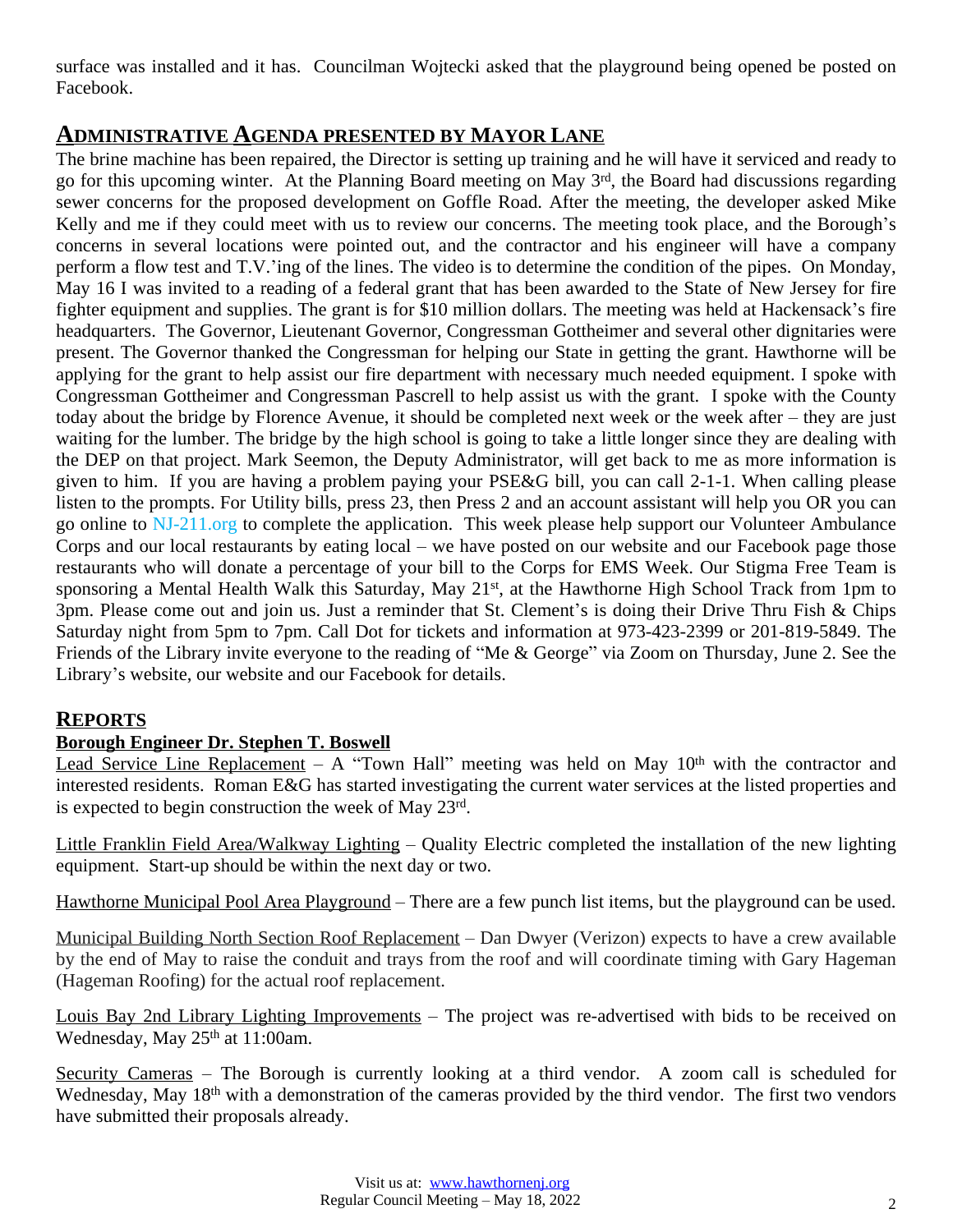2022 NJDOT MA Project - Utter Avenue and 5th Avenue – Revised plans were submitted to the DOT through their PRMS system. We should have comments back within a week and then be able to go out to bid. Borough Administrator Maurer urged Dr. Boswell to have the comments back this week.

2022 Road Improvement Project – A pre-construction meeting will be scheduled.

2021 NJDOT Municipal Aid Project - Bamford Avenue – The contractor is expected to address the remaining punch list items within the week of May 23rd.

2021 Road Improvement Program – The contractor is expected to address the remaining punch list items within the next two weeks.

Municipal Pool Repairs – Cipriano Enterprises Inc. is addressing the concrete repairs associated with the municipal pool. The repair looks like it will be done in time with the weather cooperating. There is a problem with the bonding and the grounding, it looks like it is corrupted.

Lafayette Avenue Sanitary Sewer – A schedule has been requested from National Water Main.

Recreational Facilities Upgrades – A proposal will be prepared for design and inspection services for the next phase of upgrades to the Borough's recreational facilities. There will be a meeting with Administrator Maurer and the recreation committee to understand exactly what they want to do.

# **Borough Administrator Eric Maurer**

Administrator Maurer invited everyone to check out the playground as it is complete along with new pathway lighting and a new pathway from the parking lot to the pool. A memo was placed in the packets regarding participation in the County CDBG program for the next three years. His recommendation is to continue with the County rather than dropping out. If the Council accepts the recommendation, then no action is required. If the Council wants to leave the County program, action would have to be taken to convey that to the County before July 1<sup>st</sup>. Since the report from the Police Department on the traffic delineators being used at the intersections was not distributed ahead of time, he suggested Council members hold off on discussion until the next meeting. He attended a webinar with the DEP regarding the lead replacement law, the DEP staff did not present much helpful information on how utilities should proceed or handle installation for a reluctant customer. They did present lots of information on additional reporting requirements. The memorial pool is still on track for opening on Memorial Day weekend, however any delay in the repair could push the opening back to the next weekend. Resolutions to approve the State contract purchase of the first two major components for our emergency communications system are on the agenda. R 89-22 authorizes the purchase of three radio consoles, two for the radio dispatch desk and one for the back up desk at fire headquarters. R 90-22 authorizes the purchase of a Public Safety Answering Point for telephones which replaces the decades old equipment being used to receive 911 calls. Competitive contracting proposals for IT Services will be received tomorrow.

## Questions for the Administration

Councilman Bennett asked what happens when the arborist, who met with a homeowner on Post Avenue, decides a huge oak tree has to come down because it is diseased and how this gets coordinated with the road program. Dr. Boswell asked if the tree was marked, Councilman Wojtecki stated it is not marked and the homeowner wants it to stay but it is full of fungus on the inside and has to come down as soon as possible. Mayor Lane wanted confirmation that the tree contractor for the road program was qualified to remove a tree of that size. Dr. Boswell stated if he is not, then they will get a guy who is and make sure he is properly qualified and insured.

Councilwoman Laiosa asked Dr. Boswell if the May 23rd start date for the lead service line replacement is because all of the residents on that street have accepted. Dr. Boswell stated the first thing they do is an investigation in multiple places, then try and do them in an orderly fashion going forward. Dr. Boswell stated they still don't know every one that is going to be replaced. He explained each service is a different opening.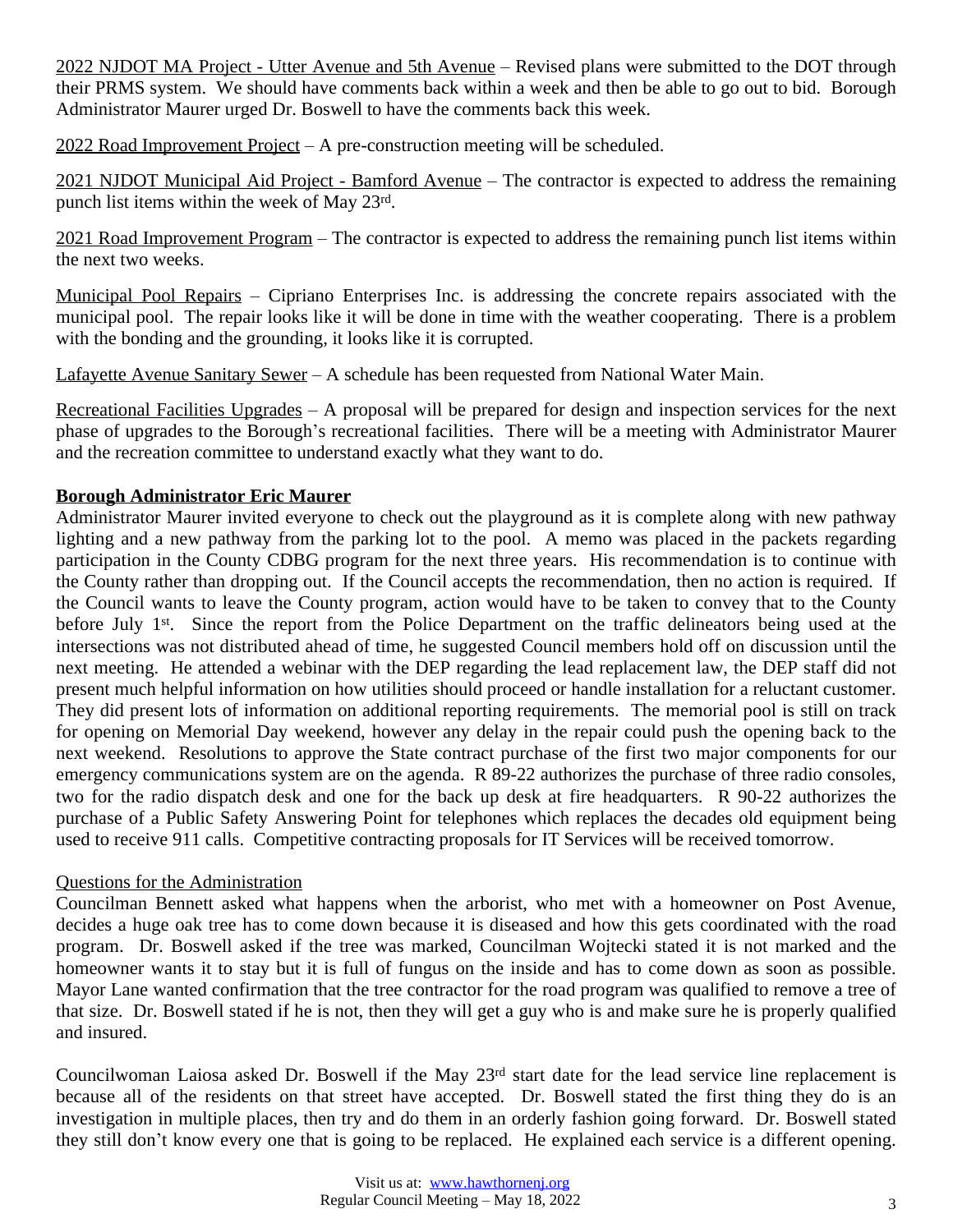She asked that the Council be made aware as to what streets they are going to start working on. Dr. Boswell stated they are very good at keeping residents informed on what is going on.

Councilman Wojtecki asked if the lines to the fire plugs are being replaced, Dr. Boswell stated no, they are replacing home service lines only. Councilman Wojtecki stated it is the same line as the drinking water lines. Dr. Boswell stated there is no requirement to replace the service lines to the fire hydrants.

Councilman Sciarra stated, as far as the communication, he knows they are notifying each of the residents that are affected, but with something like this maybe put out a Nixle to let them know ahead of time. He asked Dr. Boswell to explain how this procedure is less invasive. Dr. Boswell explained the intent is to go with as much directional drilling and boring as possible.

Mayor Lane explained when they had their pre-con meeting, the project manager said with all of the ones they have done using directional drilling, they make a small hole at the house and a hole by the curb box and that's it.

Council President Matthews asked Administrator Maurer if he received any complaints regarding the home inspections to date. He stated no, he did not. Council President Matthews stated on Facebook, there was a thread about the inspector taking pictures of the persons basement, not just at the worksite area, but of the entire basement. The resident asked the inspector to delete the photos and President Matthews doesn't know why pictures of the entire contents of the basement would be necessary. Dr. Boswell stated many times when work like this is done, it's possible the resident will claim the foundation was cracked due to the work.

Councilman Wojtecki asked if paving the pool parking lot is in our future. Administrator Maurer stated it is but he doesn't know exactly when. Councilman Wojtecki stated he was in the parking lot on the 10<sup>th</sup> and there are two significant potholes that need to be repaired. He thanked Maureen, this past Monday Gaeta came around to pick up the yard waste at 6:10am and she sent them an email correcting them that they need to start after 7:00am. Council President Matthews asked Councilman Wojtecki if the recycling truck was leaking, Councilman Wojtecki stated it was not, therefore the plugs must be in. Administrator Maurer stated he received a report that there was a repair made to the truck.

Councilwoman Sasso asked if the projected path to replace the lead service line was to go up one side and down the other side of the street at the same time. Dr. Boswell stated both sides of the street will be done at the same time. She asked Administrator Maurer if he knew the length of time the extended warranty was on the equipment regarding resolution number R 89-22. He stated he did not know.

Council President Matthews entertained a motion to record the Administrative Agenda, motion by Councilman Wojtecki, seconded by Councilman Bennett.

# **RESOLUTIONS**

# **CONSENT AGENDA: R 86-22 through R 90-22**

# **R 86-22 Introduced by Councilman Mele**

WHEREAS, a reimbursement, in the amount of \$1,980.00 was created, due to the fact there was an over payment on a permit for a driveway.

NOW, THEREFORE, BE IT RESOLVED, by the Municipal Council of the Borough of Hawthorne, that the Treasurer be and is hereby authorized, to issue a check for \$1,980.00 from the UCC account payable to Artistic Stone, 269 Goffle Road, Hawthorne, NJ 07506.

# **R 87-22 Introduced by Councilman Mele**

WHEREAS, the Memorial Day Parade in the Borough of Hawthorne will take place this year on Monday; May 30,2022, and organizations that will be performing in the parade require payment immediately following the parade.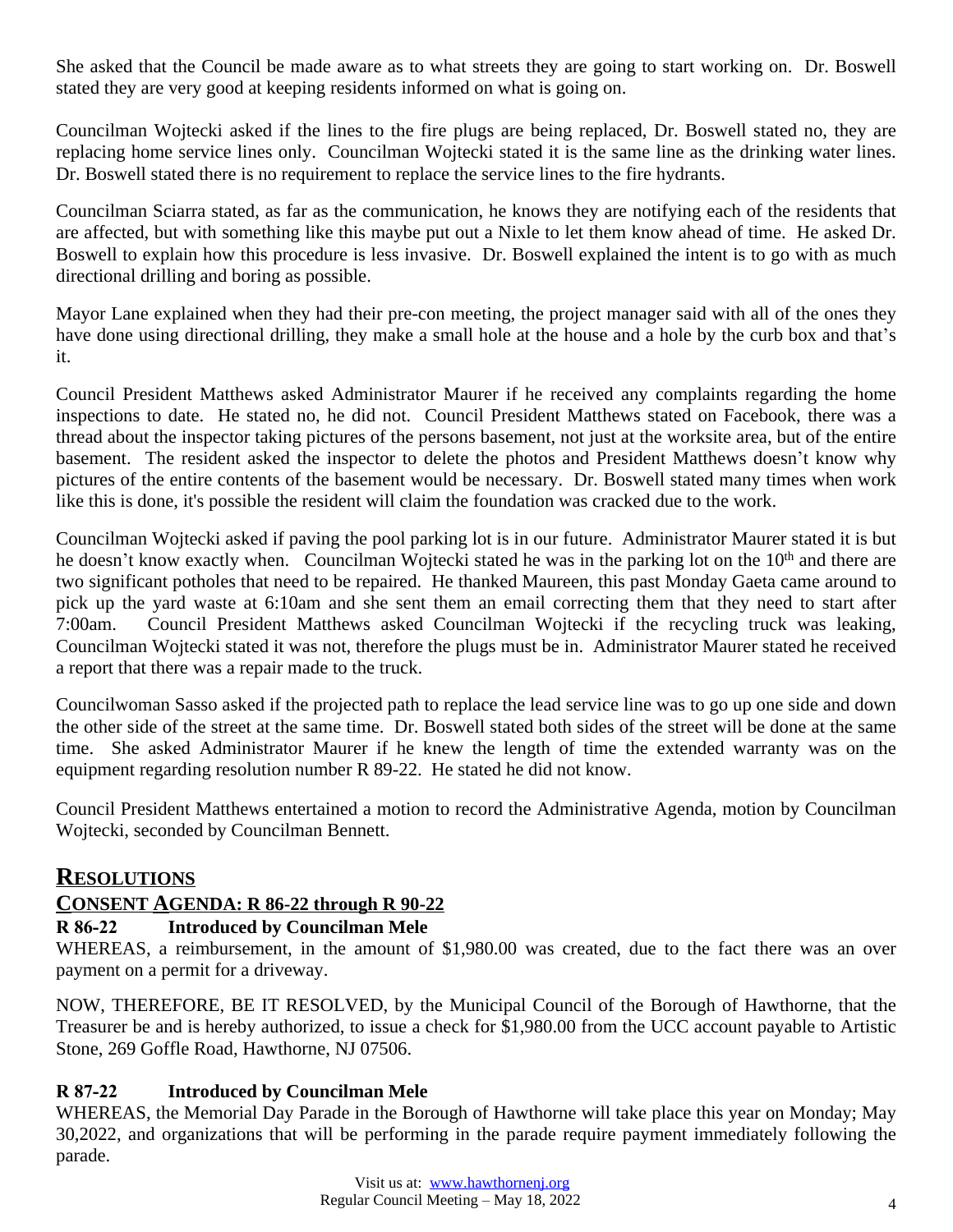NOW, THEREFORE, BE IT RESOLVED, by the Municipal Council of the Borough of Hawthorne, that the Treasurer be and is hereby authorized to draw checks against the Current fund in the amounts, and for the organizations, listed below, and that these checks be distributed after their services have been performed.

| Hawthorne Caballeros Alumni Drum & Bugle Corps |       | \$1,500.00 |
|------------------------------------------------|-------|------------|
| Hawthorne Caballeros Senior Drum & Bugle Corps |       | 1,500.00   |
| Hawthorne High School Band                     |       | 700.00     |
| <b>Uptown String Band</b>                      |       | 2,000.00   |
| Harmony Senior Drum & Bugle Corps              |       | 1,550.00   |
| Paramus Catholic High School Band              |       | 600.00     |
| 6 <sup>st</sup> New Hampshire Volunteers       |       | 300.00     |
| John F. Kennedy High School Band               |       | 300.00     |
|                                                | Total | \$8,450.00 |

## **R 88-22 Introduced by Councilman Mele**

WHEREAS, there is a need to establish a change fund in connection with the selling of badges for the Municipal Pool.

NOW THEREFORE BE IT RESOLVED, by the Municipal Council of the Borough of Hawthorne that the Treasurer be and is hereby authorized to draw a check against the Current Fund as follows:

Robert Berger \$150.00

BE IT FURTHER RESOLVED, that the change fund so established is to be turned over to the Treasurer immediately following the termination of duties in this connection.

# **R 89-22 Introduced by Councilman Mele**

WHEREAS, the Borough of Hawthorne has undertaken a major reconstruction and upgrade of its emergency services communications systems and working with its retained consultant has identified certain necessary elements of the overall plan, specifically Police Radio Consoles for installation at three locations; and

WHEREAS, the equipment in question is available by way of State Contract 83909 through MOTOROLA Solutions, Inc. as vendor, at a total price for the three units of \$350,000, which is deemed by the Borough's consultant to be a favorable price for high quality equipment able to meet the needs of the Borough; and

WHEREAS, the purchase by way of State Contract satisfies the requirements of the Local Public Contracts Law as the price was obtained through a fair and open process, and satisfies the New Jersey Pay to Play Law; and

WHEREAS, the Chief Financial Officer has certified availability of funds in the Municipal Budget, Capital Outlay, Public Safety Equipment/Cameras, Line Item 2-01-2010-44-9012-106, so as to allow for an award of a purchase order in total certified amount not to exceed \$350,000;

NOW THEREFORE, BE IT RESOLVED, that the Municipal Council of the Borough of Hawthorne does approve the issuance of a purchase order not to exceed \$350,000 to MOTOROLA Solutions, Inc., P.O. Box 161, Wharton, New Jersey, 07885, for purchase of three Police Radio Consoles.

## CERTIFICATION OF AVAILABILITY OF FUNDS

As required by NJSA 40A:4-57, NJAC 5:30-14.5 and any other applicable requirement of law, I Laurie A. Foley, Chief Financial Officer of the Borough of Hawthorne, have determined that there are available, sufficient funds, not committed to any other purpose, provided in the Municipal Budget, Capital Outlay, Public Safety Equipment/Cameras, Line Item 2-01-2010-44-9012-106, so as to allow for an award of a purchase order in total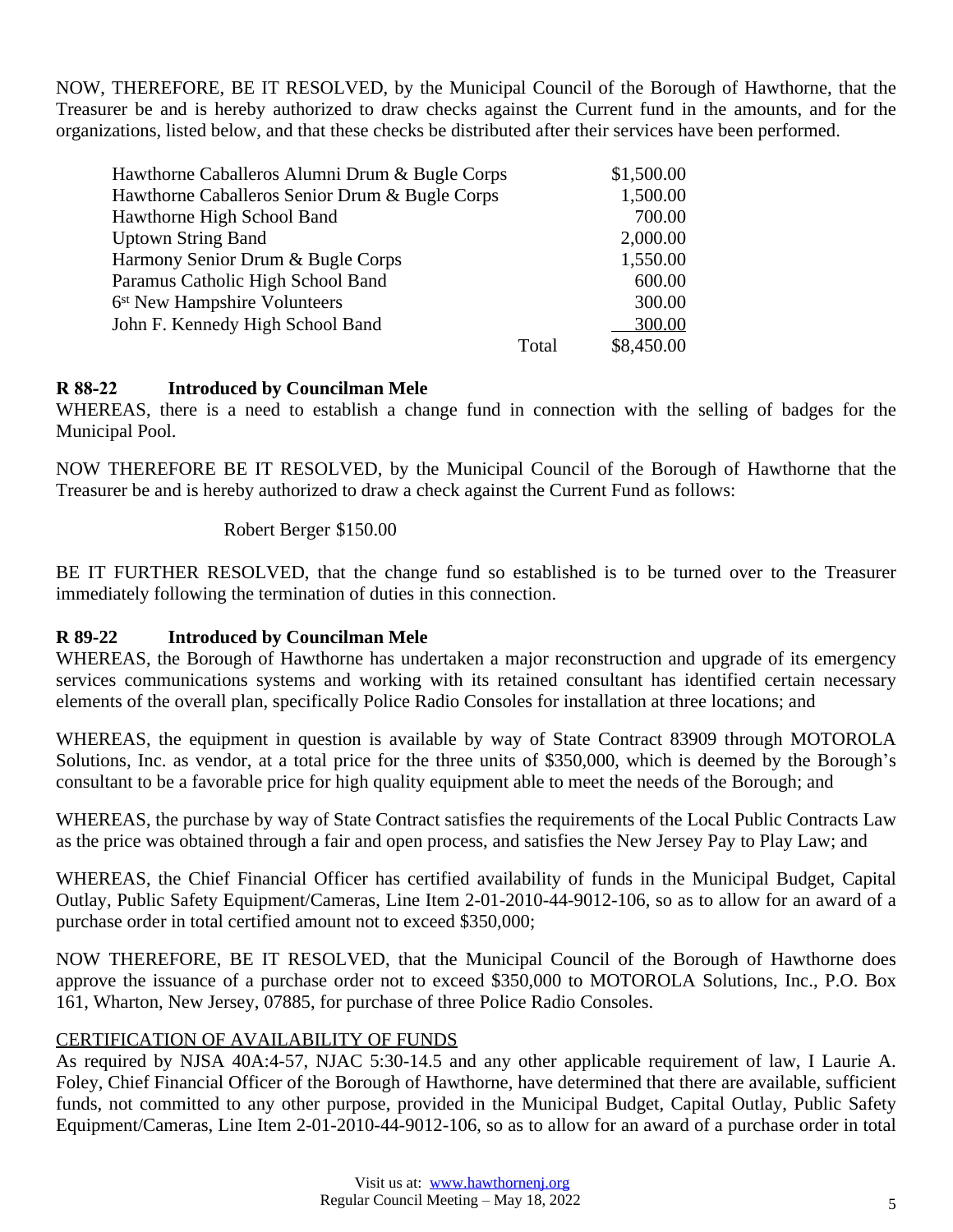certified amount not to exceed \$350,000 to MOTOROLA Solutions, Inc., for the purchase of three Police Radio Consoles.

# **R 90-22 Introduced by Councilman Mele**

WHEREAS, the Borough of Hawthorne has undertaken a major reconstruction and upgrade of its emergency services communications systems and working with its retained consultant has identified certain necessary elements of the overall plan, specifically Police telephone system equipment; and

WHEREAS, the equipment in question is available by way of three separate State Contracts, 83909, 83891 and 83924 through GTBM, Inc. as vendor, at a total price of \$282,457.62, which is deemed by the Borough's consultant to be a favorable price for high quality equipment able to meet the needs of the Borough; and

WHEREAS, the purchase by way of State Contract satisfies the requirements of the Local Public Contracts Law as the price was obtained through a fair and open process, and satisfies the New Jersey Pay to Play Law; and

WHEREAS, the Chief Financial Officer has certified availability of funds in the Municipal Budget, Capital Outlay, Public Safety Equipment/Cameras, Line Item 2-01-2010-44-9012-106, so as to allow for an award of a purchase order in total certified amount not to exceed \$282,457.62;

NOW THEREFORE, BE IT RESOLVED, that the Municipal Council of the Borough of Hawthorne does approve the issuance of a purchase order not to exceed \$282,457.62 to GTBM, Inc., 351 Paterson Avenue, East Rutherford, New Jersey 07073, for purchase of Police telephone system equipment.

## CERTIFICATION OF AVAILABILITY OF FUNDS

As required by NJSA 40A:4-57, NJAC 5:30-14.5 and any other applicable requirement of law, I Laurie A. Foley, Chief Financial Officer of the Borough of Hawthorne, have determined that there are available, sufficient funds, not committed to any other purpose, provided in the Municipal Budget, Capital Outlay, Public Safety Equipment/Cameras, Line Item 2-01-2010-44-9012-106, so as to allow for an award of a purchase order in total certified amount not to exceed \$282,457.62 to GTBM, Inc., for the purchase of Police telephone system equipment.

Council President Matthews entertained a motion to adopt consent agenda resolutions R 86-22 through R 90-22, motion by Councilman Mele, seconded by Councilman Wojtecki. On roll call, all voted yes, motion carried.

Mayor Lane noted that the consultant who was hired for the body cameras went over all the specs to make sure everything was right and is on board with everything.

# **REPORTS OF SPECIAL COUNCIL COMMITTEES**

Councilman Bennett reported the Public Works Committee had an extensive meeting on Monday with Administrator Maurer and went over a number of issues. Tentative DEP approval was received to turn the Rea Avenue well back on pending results from further testing. The main sewer station was discussed for future upgrades. They were brought up to date by Administrator Maurer on the pool pump room repairs. He attended the Board of Rec meeting where they were trying to sort out some locked bathroom issues at Little Franklin Field and the Band Shell and Wag fields.

Councilman Wojtecki reported on April 29<sup>th</sup> the Shade Tree Commission planted a new tree at the library, the event was covered by TAPInto and PCTI. He thanked the mayor for doing an amazing interview. During Cel-Earth-Bration (8) different varieties of almost 1,000 saplings were handed out. The next big event is Hawthorne Day. The drive-thru rabies clinic was held on May 10<sup>th</sup> with almost 100 dogs and cats receiving vaccinations.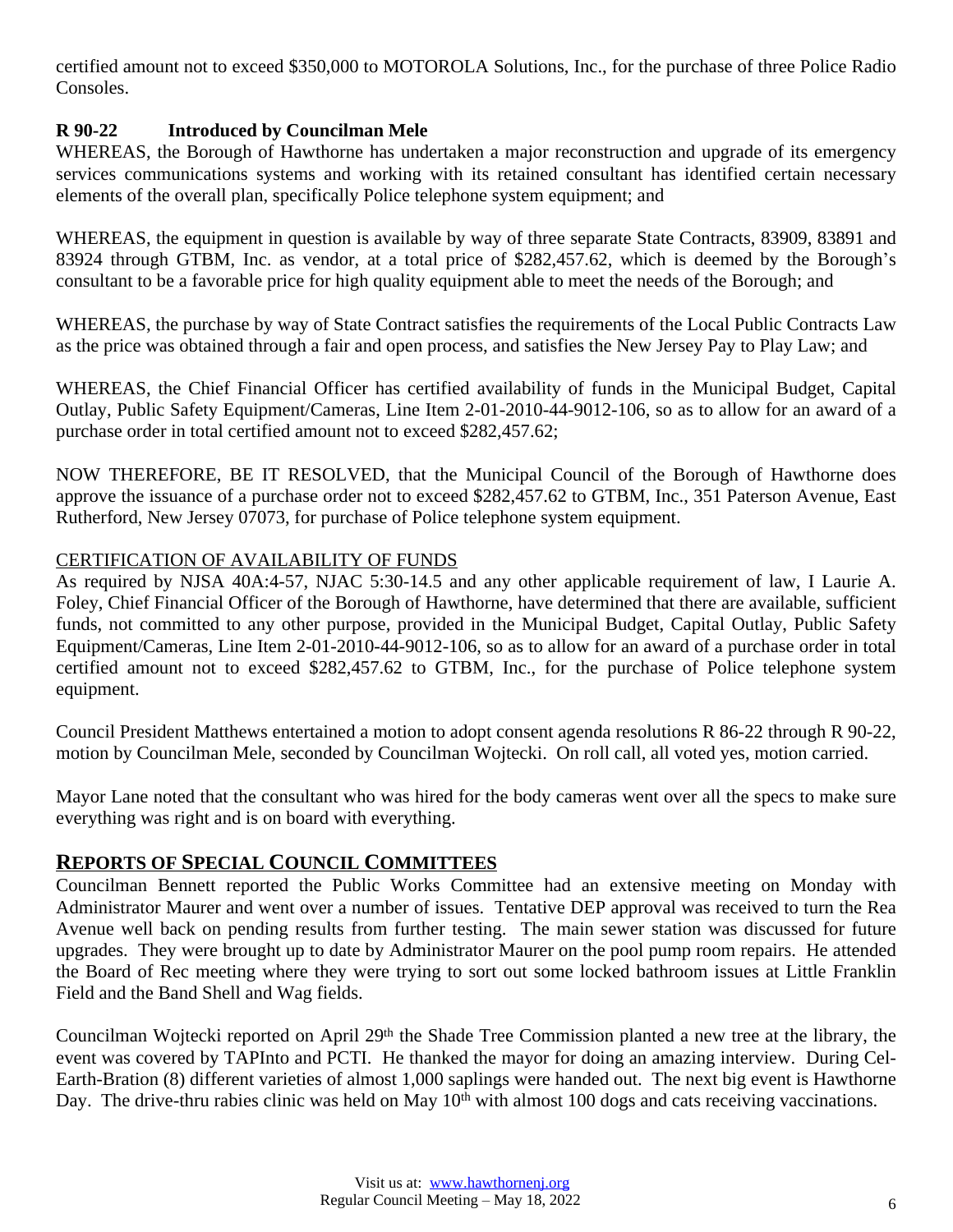Council President Matthews reported the Planning Board meeting that was scheduled for last night was canceled due to lack of activity. The Chamber of Commerce has a networking event for local businesses at the Celtic Corner tomorrow night from 6:30 to 7:30.

## **CORRESPONDENCE**

## C-1 Participation in the CDBG Program

Passaic County advised the Borough in the attached letter that we have an opportunity between now and July 1st to opt out of the County's Urban County Community Development Block Grant program for the years 2023 through 2025. The alternative is the option to apply to the state of New Jersey for grants from the state's Small Cities CDBG program.

Our participation in the County CDBG program has been good for the Borough. We received a grant every year but one, when the project for which we applied was deemed ineligible. Even then they "made up for it" by giving us a somewhat larger grant the following year.

Unfortunately, going forward we're going to have difficulty finding eligible projects. Projects must either "principally benefit low and moderate-income people" or "eliminate conditions contributing to slums and blight" (with an emphasis on the former, since 75% of county money must go to such projects).

There are three basic ways to meet the low/mod criteria -1) participation is restricted to Low/mod individuals or families through some sort of application process; 2) a project is designed to benefit a group presumed to be principally low/mod (ether senior citizens or the handicapped); 3) a project is located in and principally serves an area that has a high concentration of low/mod residents (in the County program this is 43% or more).

For our projects, we have done either handicapped sidewalk ramps (benefitting the handicapped) or road projects in a low-mod area. The eligible census tract block groups tend to shift slightly from census to census; we have a few that are always either just above or just below the cutoff. We have two applications in currently one for handicapped ramps, and one for North 10th Street (for which we received money in 2021 for a combination of North 9<sup>th</sup> and North 10th, but not enough to complete both); we will likely receive one or the other. The list of intersections for handicapped in this latest application would essentially complete all intersections in town.

One of the issues with finding streets eligible is that what is probably our lowest-income neighborhood, Ashley Heights, is split between two census tract block groups, one of which is below the cutoff percentage (due to Mazur Place and part of Hawthorne at Highview being included as well) essentially making streets ineligible in that block group, including ones that are "border" streets between two block groups. Further, streets deemed "through streets" or leading to something like a school (e.g., Mohawk or Westervelt) are deemed to serve a wider area than simply the block group it lies in. And finally, the County (following HUD guidance) has taken to using an "eye test" for houses on a street to verify if they seem to be of a type that would house lower-income people. This has caused them to deem as ineligible various streets in town that might appear (to us) to be eligible; quite frankly, this is probably legitimate, since in the couple cases this has happened, it was likely residents of apartment complexes on a totally different street in the census tract block group that increased the percentage of low/mod people. The fact that we've been fairly aggressive in our paving over the past 15 years also reduces the opportunities for eligible paving projects.

I have attached the list of CDBG eligible activities. Remember that any activity must also meet either the Low/Mod income test, or the slums and blight test. Public facilities (and infrastructure) pretty much have to be in (AND principally serve) low/mod areas OR be something for handicapped individuals (like the handicapped ramps) or seniors (senior center construction/rehab). Public services would have to require an income test OR serve seniors/handicapped individuals. Economic development has to create (documented) jobs for low/mod income individuals (I can tell you from experience that this is a real challenge). For some reason the County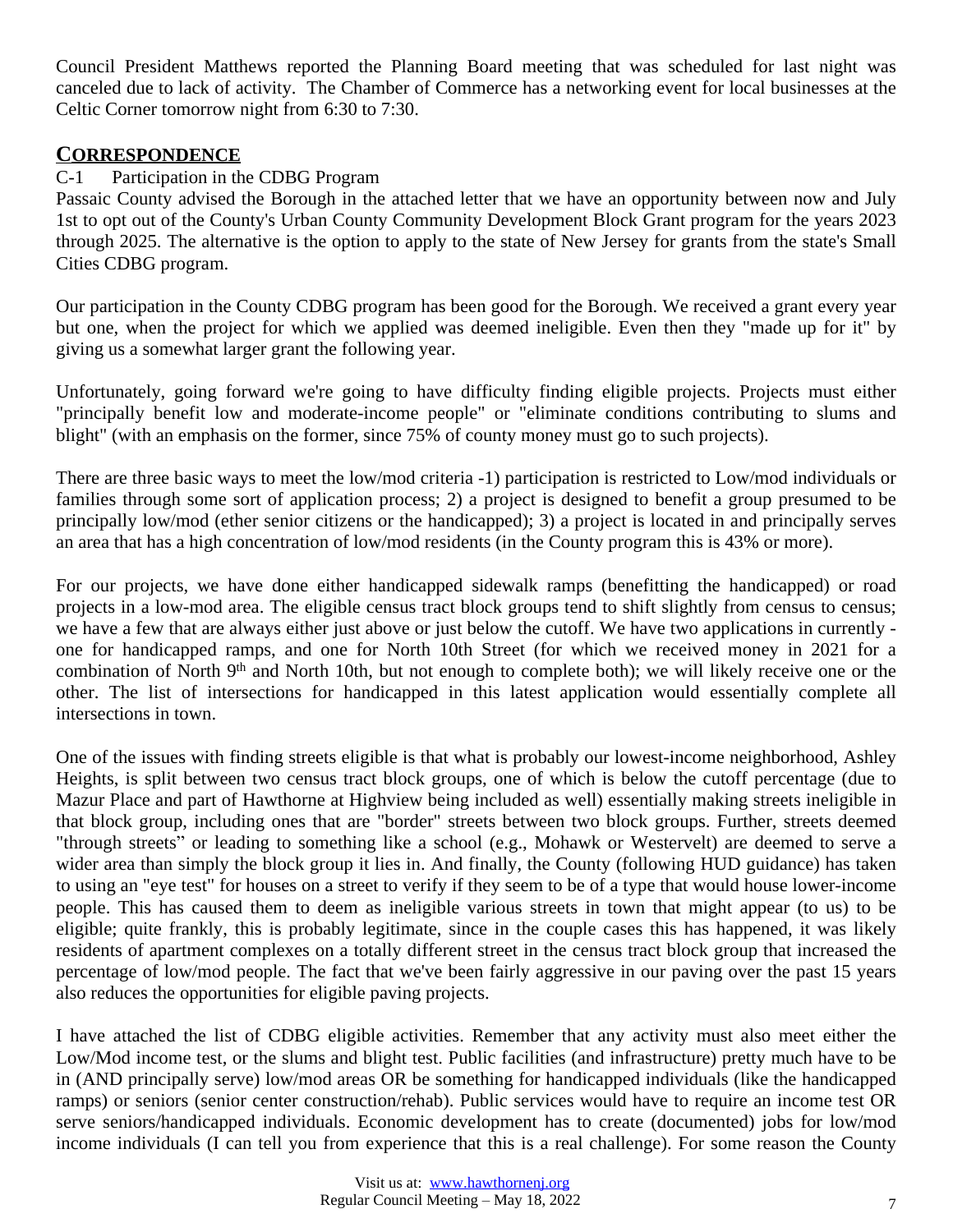(not HUD) limits demolition (as a "slums & blight" activity) to public buildings, and similarly, rehabilitation for other than housing.

A note about public services - only 15% of the County's entire grant (about \$127,000) can go for public services. These need to be increases over existing levels of service. The County will probably not fund 100% of such an increase, and there is no guarantee of continued funding in future years. There are several non-profits that depend on these funds and eat up a chunk of the County's maximum public service allotment. Again, these services must be for seniors/low-mod individuals, or for people income-verified below the low/mod threshold.

We could look at housing rehab (for low/mod beneficiaries -documented by individual applications). Two issues, though; we already have a housing rehab fund that may or may not get used, and this type of program requires an organizational infrastructure that we don't have in place.

I have also included a copy of the current map of Census tract block groups that classify as Low/Mod. When full info from the 2020 Census becomes available, these will quite possibly change (as they have in the past). Any change would be in place for future application cycles, making planning problematic. The only "reliable" low-mod area has been 143400/2. We asked the Census Bureau to carve off 143400/6 from 14343/5 (which they did), in the hope it would create a second adjacent low/mod area, but 143400/6 still didn't meet the criteria (likely due to the inclusion of Mazur, part of Metro Vista, and the houses along Goffle Road. 143200/3 has been in, then out, then in again, with 'In" likely owing to the Rock Road apartments, which won't benefit other streets due to the County's "eye test." Interesting to me is the inclusion of 143200/4) this latest time only, with nothing to suggest a reason (like the presence of a significant apartment complex; I expect it to be out again next time around. Other block groups that have been "eligible" in the past include 143400/4 (likely due to apartments on Diamond Bridge and Lafayette), (possibly due to Hawthorne Gardens) and 143400/1.

I would note that there is an option to do a neighborhood income survey for an area not conterminous with a census tract block group, but offer several cautions: 1) it's a lot of work; 2) residents may not cooperate and could object to this intrusion; 3) the results would be uncertain before undertaking the survey; and finally, 4) the concentration in this instance jumps from 43% to 51% due to HUD rules. (51% is the usual HUD rule, with 43% being permitted in the Passaic County program due to what is otherwise a lack of low-mod areas in the suburban municipalities participating in the Urban County CDBG program).

The alternative to continued participation in the Passaic County Urban County program is to drop out, making us ineligible for County CDBG funding, and apply instead to the state-wide "Small Cities" CDBG program. Prior to establishment of the County's Urban County program and our participation in it, the Borough was successful in receiving a Small Cities grant for ADA renovations in municipal buildings and the schools. The types of eligible activities in the Small Cities remain the same as the Passaic County program, although the state does NOT fund public services, the Low/mod or slums/blight requirements are the same except that in the Small Cities program, the requirement is for 51% low/mod for area benefit rather than 43%, The competition in that program is stiff, as compared to the County program in which funding of eligible activity is virtually guaranteed each year. The State relies heavily on an index called the Municipal Revitalization Index, or "MDI," in ranking applications from different communities. Hawthorne ranks 294 statewide (of 565), where lower indicates a municipality that is more needy. There are 74 municipalities eligible to apply for Small Cities grants with lower MDI scores than Hawthorne's, and several more only slightly above. There is only \$5.8 million available annually statewide, with 40% of this reserved for housing rehabilitation. The state generally prefers larger grants than the County offers, but with a maximum of \$400,000 for public facilities; in the last round, there were just 16 total public facilities grants (among all eligible communities). With our MDI, we'd be required to provide a 15% match.

Unless we had a good idea for a major (eligible) project that we'd want funding for and therefore would want to take a crack at Small Cities funding, even as somewhat of a long-shot, staying in the County program seems like our best option, and what I'd recommend. No action is required for us to remain in the County program.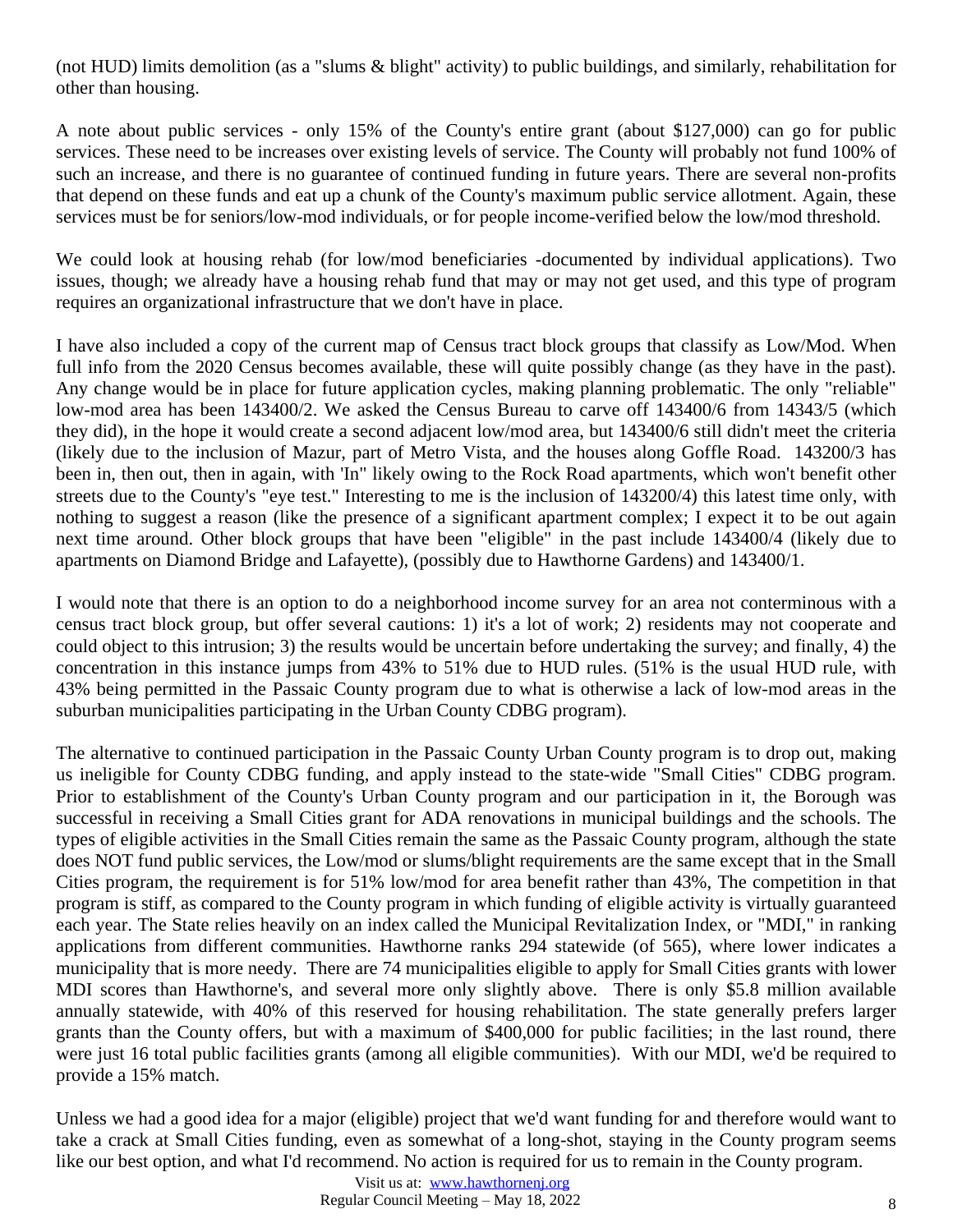After funding for North 10th and our final round of curb ramps, ideas we could consider:

- 1) A street within (and principally serving) some census tract block group that might shift into the eligible category with the 2020 census.
- 2) Firehouse renovation (if some firehouse had a major need that would make it eligible in the slums/blight category.
- 3) Housing rehab, perhaps in partnership with a group like Habitat.
- 4) Some sort of new/expanded senior citizen program which we'd be willing to pay part of initially, and willing to take on completely if CDBG funding is not renewed.
- 5) Some sort of ADA project (even though our comprehensive Small Cities CDBG project from 18-20 years ago, may have brought us into compliance at most facilities).
- 6) Some sort of slums/blight project rehab (non-residential) or demolition of a dilapidated building if the County opens this up beyond public facilities.
- 7) Something else creative that I haven't thought of.

## **BILLS**

| <b>Vendor Name</b>                  | <b>Description</b>             | <b>Amount</b> | <b>Check Id</b> |
|-------------------------------------|--------------------------------|---------------|-----------------|
| 6TH NEW HAMPSHIRE VOLUNTEERS        | 2022 MEMORIAL DAY PARADE       | \$<br>300.00  | 31391           |
| A-VAN ELECTRICAL                    | ELECTRICAL SUPPLIES-BORO HALL  | 47.60         | 31399           |
| ACORN TERMITE & PEST CONTROL        | YRLY TERMITE & PEST CONTROL    | 225.00        | 31392           |
| <b>ACTION DATA SERVICES</b>         | PAYROLL PROCESSING PR#9 5/6/22 | 499.62        | 31393           |
| <b>ACTION DATA SERVICES</b>         | PAYROLL PROCESSING PR#9 5/6/22 | 124.90        | 42652           |
| AGRA ENVIRONMENTAL SVC              | DRAW DOWN-MO. WATER TESTING    | 2,393.00      | 42653           |
| AGRA ENVIRONMENTAL SVC              | FEE FOR EACH MONTH             | 840.00        | 42653           |
| ALBI PROTECTIVE COATINGS LLC        | FIELD PAINT & SUPPLIES         | 1,127.00      | 31394           |
| AMERICAN HOSE & HYDRAULICS CO       | ROAD DEPT MISC SUPPLIES        | 640.00        | 31395           |
| AMERICAN HOSE & HYDRAULICS CO       | ROAD DEPT MISC SUPPLIES        | 2,803.83      | 31395           |
| AQUARIUS IRRIGATION SUPPLY, INC     | MISC DPW PARTS & EQUIP-ROAD    | 160.86        | 31396           |
| AQUARIUS IRRIGATION SUPPLY, INC     | MISC DPW PARTS & EQUIP-ROAD    | $-10.88$      | 31396           |
| <b>ARTISTIC STONE</b>               | R86-22 PERMIT REFUND           | 1,980.00      | 31397           |
| <b>ASCAP</b>                        | ASCAP LICENSING 500579156      | 390.00        | 31398           |
| BARNWELL HOUSE OF TIRES             | TIRE REPLACEMENT R-11 SWEEPER  | 2,216.56      | 31400           |
| <b>BOB'S TIRES &amp; WHEELS INC</b> | TIRE REPAIRS DPW VEHICLES      | 20.00         | 42654           |
| <b>BOROUGH OF HAWTHORNE</b>         | HMAC BANDSHELL SPONSORSHIP     | 1,000.00      | 5872            |
| <b>BOROUGH OF HAWTHORNE</b>         | HMAC HAW DAY SPONSORSHIP 2022  | 1,000.00      | 5872            |
| BOSWELL ENGINEERING, INC            | MUNICIPAL POOL RESO 77-21      | 424.00        | 3876            |
| BOSWELL ENGINEERING, INC            | PFOA/PFOS TREATMENT PLAN R125  | 34,263.00     | 1260            |
| BOSWELL ENGINEERING, INC            | <b>INVESTIGATION OF WELLS</b>  | 3,219.00      | 42655           |
| BOSWELL ENGINEERING, INC            | R55-22 WATER LINE REPLACEMENTS | 13,473.50     | 1260            |
| BOSWELL ENGINEERING, INC            | PROFESSIONAL ENGINEERING       | 4,869.00      | 31401           |
| BOSWELL ENGINEERING, INC            | PROFESSIONAL ENGINEERING SVC   | 5,707.50      | 31401           |
| <b>BRAEN SUPPLY INC</b>             | DPW CEMENT & GRAVEL PRODUCTS   | 83.84         | 31402           |
| <b>BRAEN SUPPLY INC</b>             | DPW CEMENT & GRAVEL PRODUCTS   | 50.99         | 31402           |
| BROWN'S JANITORIAL SUPPLY           | JANITOR SUPPLIES-DPW PUMP HOUS | 104.92        | 42656           |
| <b>BURGIS ASSOCIATES, INC</b>       | MASTER PLAN EXAMINATION R14919 | 560.00        | 31404           |
| CABLEVISION/OPTIMUM                 | CABLEVISION/OPTIMUM SERVICES   | 13.54         | 31405           |
| CABLEVISION/OPTIMUM                 | CABLEVISION/OPTIMUM SERVICES   | 111.71        | 42657           |
| CABLEVISION/OPTIMUM                 | CABLEVISION/OPTIMUM SERVICES   | 623.04        | 31405           |
| CAMPBELL - ERS                      | <b>INLET PARTS</b>             | 368.00        | 31406           |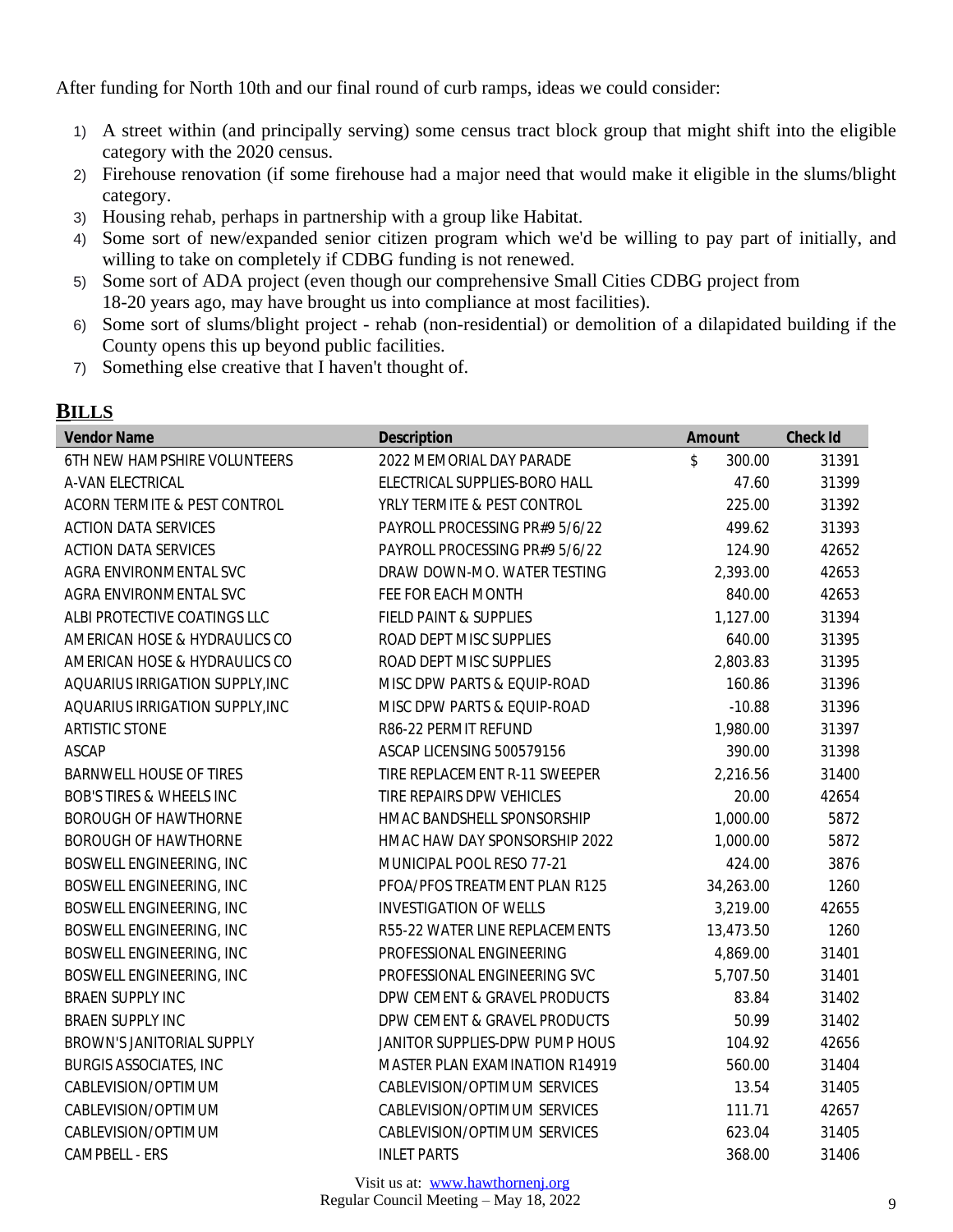| CAMPBELL - ERS                    | <b>SEWER RING EXTENDERS</b>          | 628.00    | 31406 |
|-----------------------------------|--------------------------------------|-----------|-------|
| CANON FINANCIAL SVCS INC          | ROAD COPIER LEASE FEE                | 43.00     | 31408 |
| CANON FINANCIAL SVCS INC          | <b>WATER EQUIPMENT</b>               | 43.00     | 42659 |
| CANON SOLUTIONS AMERICA INC       | COPIER MAINTENANCE-WATER             | 24.45     | 42658 |
| CANON SOLUTIONS AMERICA INC       | COPIER MAINTENANCE-ROAD              | 24.45     | 31407 |
| <b>CINTAS CORP</b>                | BORO HALL RUG SRV DOOR MATS          | 227.79    | 31409 |
| COASTAL DISTRIBUTION PATERSON     | <b>TRANSFER STATION FEES</b>         | 586.25    | 31411 |
| COASTAL DISTRIBUTION PATERSON     | <b>TRANSFER STATION FEES</b>         | 1,036.15  | 31411 |
| COMMERCIAL BUSINESS FORMS, INC.   | 25,000 LASER PERF PAPER              | 471.00    | 42660 |
| COMMERCIAL BUSINESS FORMS, INC.   | <b>SHIPPING</b>                      | 114.15    | 42660 |
| DOOR WORKS INC                    | FIRE/RESCUE 5 DOOR/CABLE             | 48.00     | 31412 |
| DOOR WORKS INC                    | LABOR                                | 285.00    | 31412 |
| DOWNES TREE SERVICE, INC.         | TREE REMOVALS - JANUARY 2022         | 600.00    | 31413 |
| DOWNES TREE SERVICE, INC.         | SHADE TREE PRUNINGS / FEB.           | 1,340.00  | 31413 |
| DOWNES TREE SERVICE, INC.         | REMOVAL TREES AT LIBRARY             | 860.00    | 31413 |
| DOWNES TREE SERVICE, INC.         | PRUNING TREES AT LIBRARY             | 5,895.00  | 31413 |
| DOWNES TREE SERVICE, INC.         | <b>EMERGENCY TREE REMOVALS</b>       | 1,150.00  | 31413 |
| DOWNES TREE SERVICE, INC.         | <b>EMERGENCY TREE REMOVALS</b>       | 750.00    | 31413 |
| DOWNES TREE SERVICE, INC.         | <b>EMERGENCY TREE PRUNINGS</b>       | 350.00    | 31413 |
| DR. JOSEPH DESANTO                | RABIES CLINIC MAY 10, 2022           | 300.00    | 6293  |
| DRIA LOBOSCO                      | REIMB SHADE TRAINING 11/9/21         | 133.28    | 31414 |
| ELLEN BROGNO                      | REIMB MEM DAY SASHES                 | 114.22    | 31415 |
| ELLIOTT LEWIS CORP                | HV/AC MAINTENANCE BORO 21/22         | 445.00    | 31416 |
| ELLIOTT LEWIS CORP                | HV/AC MAINTENANCE BORO 21/22         | 500.00    | 31416 |
| ELLIOTT LEWIS CORP                | HV/AC MAINTENANCE BORO 21/22         | 1,385.00  | 31416 |
| ELVIN AUTOMOTIVE SERVICES         | <b>VARIOUS VEHICLE REPAIRS</b>       | 276.00    | 31417 |
| ELVIN AUTOMOTIVE SERVICES         | <b>VARIOUS VEHICLE REPAIRS</b>       | 923.93    | 31417 |
| FIRE SERV SAFETY TESTING, INC     | GROUND LADDER TESTING 1,2,4,5        | 3,472.60  | 31418 |
| GAETA RECYCLING CO, INC.          | GAETA YARD WASTE CURBSIDE            | 15,148.13 | 31419 |
| GAETA RECYCLING CO, INC.          | <b>APRIL 2022</b>                    | 52,523.24 | 31419 |
| GENERAL CODE PUBLISHERS, INC      | 2022SUPP NO 18(26 COPIES)2021O       | 2,020.31  | 31420 |
| GILL ID SYSTEMS                   | <b>VALIDATING POOL YEAR STICKERS</b> | 112.00    | 31421 |
| <b>GILL ID SYSTEMS</b>            | <b>VALIDATING STICKERS</b>           | 14.00     | 31421 |
| <b>GILL ID SYSTEMS</b>            | <b>FREIGHT</b>                       | 15.00     | 31421 |
| GOLD TYPE BUSINESS MACHINES,      | E-TICKET QUARTERLY FEE JAN-MAR       | 1,111.04  | 31422 |
| HARMONY SENIOR DRUM CORPS         | 2022 MEMORIAL DAY PARADE             | 1,550.00  | 31423 |
| HAWTHORNE BOARD OF EDUCATION      | SCHOOL SECURITY MAR 2022             | 10,581.25 | 31424 |
| HAWTHORNE BOARD OF EDUCATION      | SCHOOL SECURITY APRIL 2022           | 6,906.25  | 31424 |
| <b>HAWTHORNE CABALLEROS</b>       | 2022 MEMORIAL DAY PARADE             | 1,500.00  | 31425 |
| HAWTHORNE CABALLEROS ALUMNI       | 2022 MEMORIAL DAY PARADE             | 1,500.00  | 31426 |
| HAWTHORNE HIGH SCHOOL BAND        | 2022 MEMORIAL DAY PARADE             | 700.00    | 31427 |
| HAWTHORNE MUNICIPAL COURT         | <b>APRIL 2022 CC'S</b>               | 64.21     | 31428 |
| HAWTHORNE SOCCER ASSOCIATION      | CLEAN COM MINI GRANT WAG RD          | 500.00    | 165   |
| HENRY'S PLUMBING & HEATING INC    | PLUMBING & HEATING-WATER             | 128.32    | 42661 |
| HENRY'S PLUMBING & HEATING INC    | PLUMBING & HEATING-WATER             | 35.22     | 42661 |
| HENRY'S PLUMBING & HEATING INC    | MISC PARTS/SUPPLIES AT POOL          | 75.57     | 31429 |
| <b>INDUSTRIAL SCIENTIFIC CORP</b> | <b>GAS METER REPAIRS</b>             | 994.65    | 31430 |
| INDUSTRIAL SCIENTIFIC CORP        | <b>GAS METER REPAIRS</b>             | 994.65    | 31430 |
| INDUSTRIAL SCIENTIFIC CORP        | <b>GAS METER REPAIRS</b>             | 994.65    | 31430 |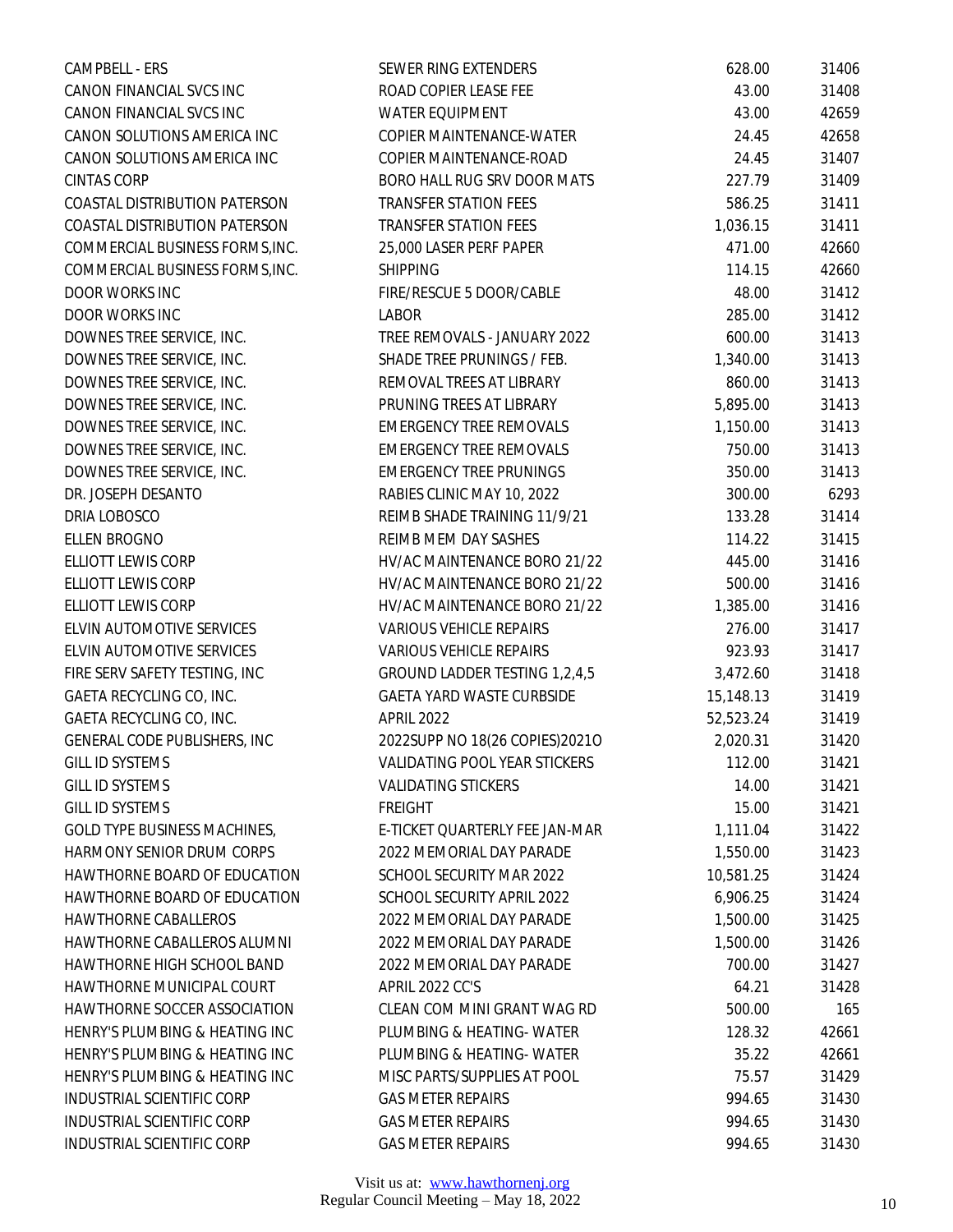| INTERACTIVE DATA, LLC          | <b>IDI YEARLY MAINTENANCE</b>        | 50.00     | 31431 |
|--------------------------------|--------------------------------------|-----------|-------|
| <b>JACKIE HIRSCH</b>           | RABIES CLINIC MAY 10, 2022           | 150.00    | 6294  |
| JERSEY ELEVATOR INC            | <b>BORO HALL ELEVATOR</b>            | 175.73    | 31432 |
| JFK HIGH SCHOOL BAND           | 2022 MEMORIAL DAY PARADE             | 300.00    | 31433 |
| JOHN F. MEOLA, JMC             | 2022 ZOOM CTY APPROVAL               | 159.83    | 5873  |
| LANGUAGE LINE SERVICES         | APRIL SERVICES                       | 34.00     | 31434 |
| LINCOLN LANDSCAPING INC.       | LANDSCAPING BORO HALL                | 127.50    | 31435 |
| LINCOLN LANDSCAPING INC.       | LANDSCAPING AT THE LIBRARY           | 153.00    | 31435 |
| LORI FERNANDEZ                 | REIMB NOTARY & RMC LICENSE           | 80.00     | 31436 |
| <b>LUSCHER'S AUTO INC</b>      | <b>VEHICLE REPAIR</b>                | 1,184.77  | 31437 |
| LUSCHER'S AUTO INC             | <b>VEHICLE REPAIR</b>                | 2,119.75  | 31437 |
| LUSCHER'S AUTO INC             | <b>VEHICLE REPAIR</b>                | 38.00     | 31437 |
| M & B SEPTIC SERVICE, LLC      | FRANKLIN FIELD PORT-A-POTTY          | 95.00     | 31440 |
| MATT NEDSWICK                  | REPLACEMENT BOOTS LOST FLOOD         | 144.99    | 31439 |
| MATTHEW JOHN ZMIGRODSKI III    | LIVE MUSIC EVENT CEL EARTH           | 250.00    | 31438 |
| MC NERNEY & ASSO               | <b>REVIEW REPORTS</b>                | 100.00    | 31441 |
| MICHAEL DALY                   | MILEAGE 4/26 4/28 5/3 5/5            | 18.73     | 31443 |
| MICHAEL J. PASQUALE, ESQ       | ARPA                                 | 87.50     | 166   |
| MICHAEL J. PASQUALE, ESQ       | MISCELLANEOUS                        | 612.50    | 31442 |
| MICHAEL J. PASQUALE, ESQ       | <b>TAX APPEALS</b>                   | 1,295.00  | 31442 |
| MICHAEL J. PASQUALE, ESQ       | ORDINANACES                          | 262.50    | 1261  |
| MICHAEL J. PASQUALE, ESQ       | ORDINANACES                          | 568.75    | 3877  |
| MICHAEL J. PASQUALE, ESQ       | AFFORDABLE HOUSING                   | 87.50     | 2042  |
| MORRIS COUNTY MUNI JT INS FUND | SECOND INSTALLMENT FUND YR2022       | 69,000.00 | 31479 |
| MORRIS COUNTY MUNI JT INS FUND | SECOND INSTALLMENT FUND YR2022       | 400.00    | 31479 |
| MORRIS COUNTY MUNI JT INS FUND | SECOND INSTALLMENT FUND YR2022       | 94,846.00 | 42681 |
| MOTOROLA SOLUTIONS, INC.       | POLICE RADIOS, PORTABLE/ MOB         | 41,997.70 | 31444 |
| NEW JERSEY FIRE EQUIPMENT CO.  | <b>COMPRESSOR REPAIRS</b>            | 4,125.05  | 31445 |
| NICHOLAS TAFURI                | REIMBURSEMENT FOR JR ACADEMY         | 95.46     | 5874  |
| NICOLE CHAMBERLIN              | RABIES CLINIC MAY 10, 2022           | 60.00     | 6295  |
| NJ DEPARTMENT OF HEALTH        | TO COVER LICENSE 655-663             | 13.80     | 6296  |
| NJ SHADE TREE FEDERATION       | NJSH FEDERATION MUNICIPAL FEES       | 95.00     | 31446 |
| NORTH JERSEY MEDIA GROUP INC   | ADVERTISEMENT                        | 13.95     | 1262  |
| NORTH JERSEY MEDIA GROUP INC   | ADVERTISEMENT                        | 92.70     | 31447 |
| NORTH JERSEY MEDIA GROUP INC   | ADVERTISEMENT                        | 13.50     | 31447 |
| NORTH JERSEY MEDIA GROUP INC   | ADVERTISEMENT                        | 130.50    | 31447 |
| NORTH JERSEY MEDIA GROUP INC   | ADVERTISEMENT                        | 13.50     | 31447 |
| NORTH JERSEY MEDIA GROUP INC   | ADVERTISEMENT                        | 209.25    | 31447 |
| NORTH JERSEY MEDIA GROUP INC   | ADVERTISEMENT                        | 61.20     | 31447 |
| NORTH JERSEY MEDIA GROUP INC   | ADVERTISEMENT                        | 10.35     | 1262  |
| NORTHERN SAFETY CO INC         | SAFETY EQUIPMENT                     | 359.20    | 31448 |
| NORTHERN SAFETY CO INC         | <b>GLOVES AND HEARING PROTECTION</b> | 143.50    | 31448 |
| NORTHERN SAFETY CO INC         | <b>GLOVES AND HEARING PROTECTION</b> | 55.26     | 31448 |
| NSI NEAL SYSTEMS               | WATER WELL EMERGENCIES-WATER         | 1,476.00  | 42662 |
| ONE CALL CONCEPTS, INC.        | DPW MONTHLY MARKOUTS 2022            | 233.09    | 42663 |
| P & A AUTO PARTS, INC          | AUTO SUPPLIES ROAD-EQUIPMENT         | 53.18     | 31449 |
| PABCO INDUSTRIES               | <b>CLEAR BAGS FOR RECYCLING</b>      | 620.00    | 31450 |
| PARAMUS CATHOLIC HS BAND       | 2022 MEMORIAL DAY PARADE             | 600.00    | 31451 |
| PASCACK DATA SERVICES          | SSL CERT 1 YR RENEWAL 4/28/22        | 94.99     | 31452 |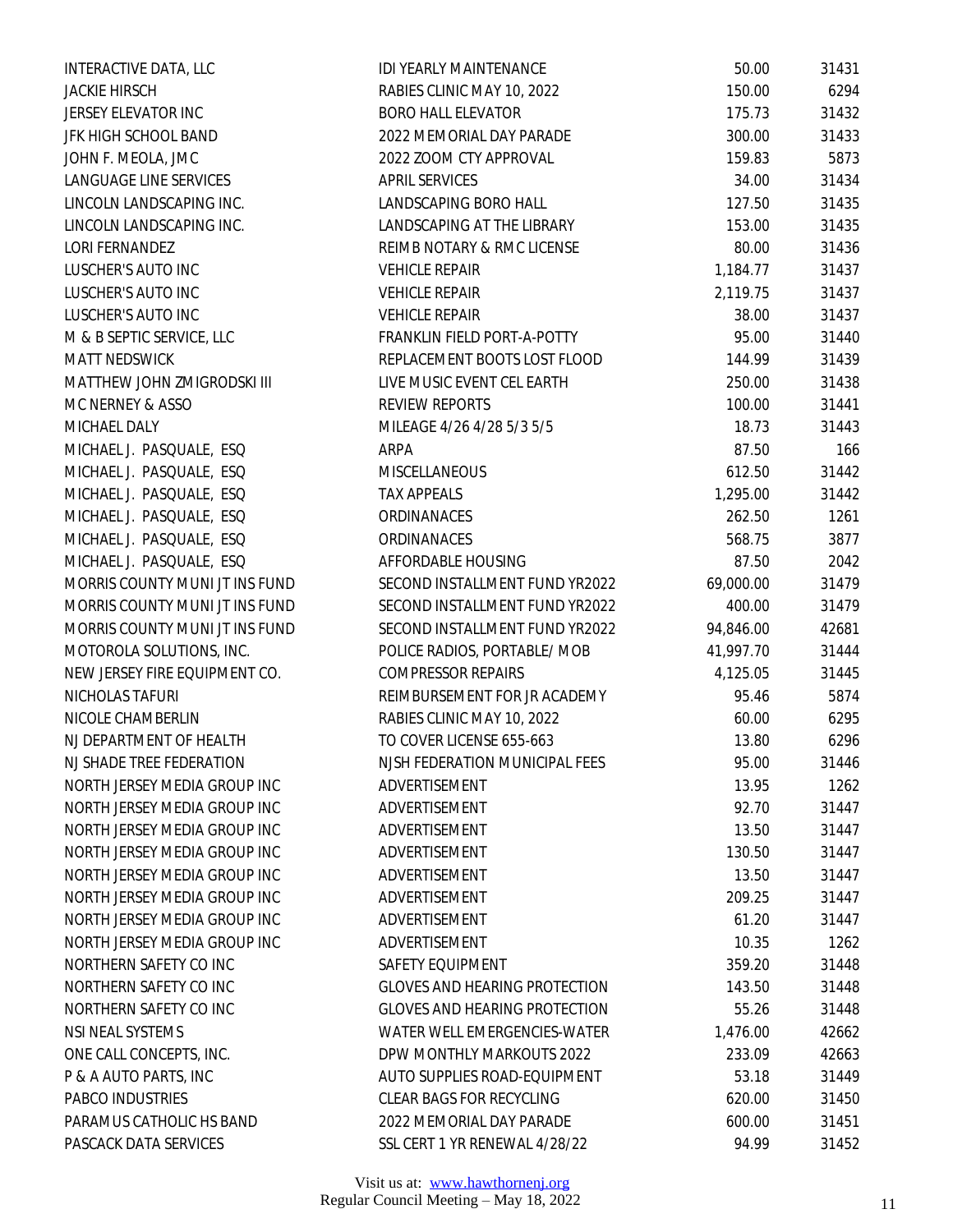| PASCACK DATA SERVICES          | SONICWALL CAP CLIENT            | 1,034.46  | 42664 |
|--------------------------------|---------------------------------|-----------|-------|
| PASCACK DATA SERVICES          | SONICWALL CAP CLIENT            | 413.79    | 31452 |
| PASCACK DATA SERVICES          | SONICWALL CAP CLIENT            | 2,689.57  | 31452 |
| PASCACK DATA SERVICES          | $6/1 - 6/30/22$                 | 3,059.25  | 31452 |
| PASCACK DATA SERVICES          | $6/1 - 6/30/22$                 | 1,019.75  | 42664 |
| PASSAIC CTY COMMUNITY COLLEGE  | ICS200 CLASS                    | 400.00    | 31453 |
| POST & KELLY ELECTRIC CO, INC  | ELECTR REPAIR EFFLUENT PUMP-2   | 975.00    | 42665 |
| POST & KELLY ELECTRIC CO, INC  | WELL #6 CONTROLS                | 1,150.00  | 42665 |
| PRECISION ELECTRIC MOTOR WORKS | REBUILD PUMP (MARY STREET)      | 5,450.00  | 42666 |
| PRECISION ELECTRIC MOTOR WORKS | REBUILD BLOWER#1(SOUTH STATION  | 7,860.00  | 42666 |
| PRINTMASTERS                   | <b>EMER ORDER ENVELOPES</b>     | 750.00    | 42667 |
| PUBLIC SERV ELEC & GAS         | APRIL 2022 ELECTRIC BILLS       | 12,621.11 | 31454 |
| PUBLIC SERV ELEC & GAS         | APRIL 2022 ELECTRIC BILLS       | 732.84    | 31454 |
| PUBLIC SERV ELEC & GAS         | APRIL 2022 ELECTRIC BILLS       | 698.67    | 31454 |
| PUBLIC SERV ELEC & GAS         | APRIL 2022 ELECTRIC BILLS       | 27,829.89 | 42668 |
| RC ADVERTISING                 | SUPPLIES FOR SR DINNER & SHOW   | 732.50    | 5875  |
| RC ADVERTISING                 | SUPPLIES FOR SR DINNER & SHOW   | 106.05    | 5875  |
| RECYCLE TRACK SYSTEMS NJ LLC   | MONTHLY SERVICE                 | 55,676.00 | 31455 |
| RECYCLE TRACK SYSTEMS NJ LLC   | MONTHLY SERVICE                 | 30,778.43 | 31455 |
| RECYCLE TRACK SYSTEMS NJ LLC   | MAY WASTE PICK UP               | 55,676.00 | 31455 |
| RECYCLE TRACK SYSTEMS NJ LLC   | MAY WASTE PICK UP               | 30,778.43 | 31455 |
| REDICARE LLC                   | <b>FIRST AID</b>                | 150.00    | 31456 |
| REDICARE LLC                   | <b>FIRST AID</b>                | 75.00     | 42669 |
| REDICARE LLC                   | <b>FIRST AID</b>                | 50.00     | 31456 |
| REDICARE LLC                   | <b>FIRST AID</b>                | 50.00     | 31456 |
| REDICARE LLC                   | <b>FIRST AID</b>                | 75.00     | 42669 |
| RIDGEWOOD PRESS                | <b>WATER MAILING</b>            | 4,625.25  | 42670 |
| ROBERT BERGER                  | CHANGE FUND FOR POOL            | 150.00    | 31457 |
| ROBERT'S & SON, INC.           | <b>BACKUP CAMERA C-5</b>        | 640.97    | 31458 |
| ROBERT'S & SON, INC.           | <b>BACKUP CAMERA C-5</b>        | 121.99    | 31458 |
| RT OFFICE PRODUCTS             | SUPPLIES FOR FINANCE OFFICE     | 146.94    | 42671 |
| RT OFFICE PRODUCTS             | PAPER AND TONER FOR FIN OFFICE  | 401.70    | 31459 |
| RT OFFICE PRODUCTS             | PRINTER PAPER                   | 119.80    | 31459 |
| SAMUEL STOTHOFF CO., INC       | R63-22 REPAIR OF WELL 5         | 33,093.00 | 42672 |
| SHERWIN WILLIAMS CO.           | DPW DIRECTOR                    | 93.91     | 31460 |
| SHERWIN WILLIAMS CO.           | DPW DIRECTOR                    | 49.36     | 31460 |
| SHOTMEYER BROS FUEL CO         | DIESEL FUEL FOR BORO VEHICLES   | 4,646.36  | 31461 |
| SHOTMEYER BROS FUEL CO         | DIESEL FUEL FOR WATER VEHICLES  | 110.39    | 42673 |
| SILK CITY SIGN AND DESIGN      | RECYCLING CENTER AWNING         | 1,300.00  | 167   |
| SNAKES-N-SCALES, LLC           | CEL-EARTH-BRATION EVENT 4/30    | 600.00    | 168   |
| <b>STAPLES</b>                 | DPW OFFICE PRINTER/SCANNER      | 165.00    | 31462 |
| <b>STAPLES</b>                 | DPW OFFICE PRINTER/SCANNER      | 164.99    | 42674 |
| <b>STAPLES</b>                 | OFFICE SUPPLIES                 | 75.49     | 31462 |
| STONE INDUSTRIES, INC          | ROAD DEPT-STONE SUPPLIES        | 212.21    | 31403 |
| SUPLEE, CLOONEY & COMPANY      | 2022 MUN BUDG 21 ANN FIN / DEBT | 2,450.00  | 31463 |
| SUPLEE, CLOONEY & COMPANY      | 2022 MUN BUDG 21 ANN FIN / DEBT | 2,450.00  | 42675 |
| SUPLEE, CLOONEY & COMPANY      | 2022 MUN BUDG 21 ANN FIN / DEBT | 2,750.00  | 31463 |
| SUPLEE, CLOONEY & COMPANY      | 2022 MUN BUDG 21 ANN FIN / DEBT | 2,750.00  | 42675 |
| T&M SCREEN PRINTING, LLC       | SUPPLIES FOR ROAR PROGRAM       | 725.00    | 5876  |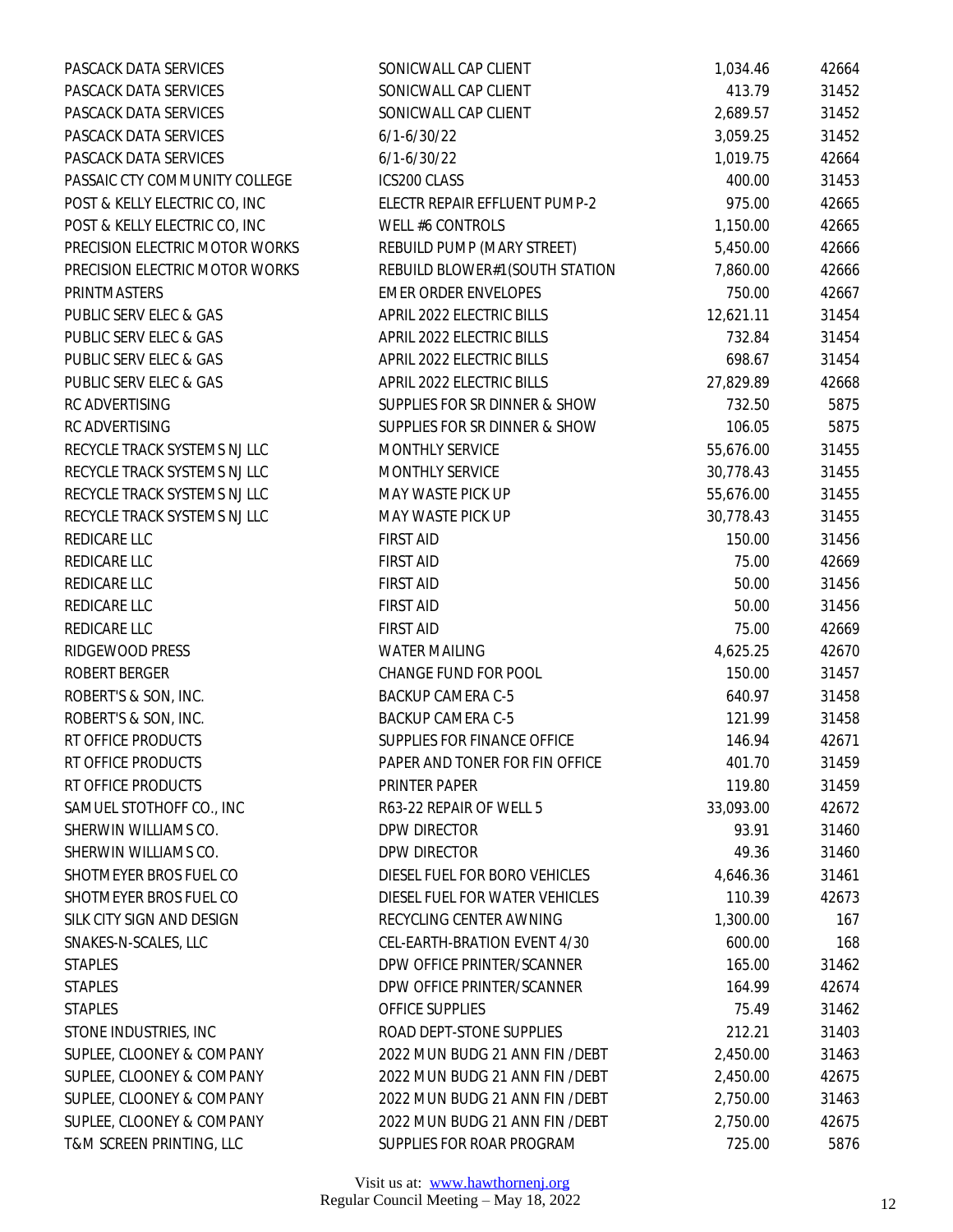|                              | <b>TOTAL</b>                   | \$764,983.39 |       |
|------------------------------|--------------------------------|--------------|-------|
| ZIP'S TRUCK EQUIPMENT, INC.  | V-CHAIN ASSEMBLY 15"           | 80.99        | 31478 |
| <b>WEX BANK</b>              | APR 7- MAY 6 369-678-349-1     | 2,632.60     | 42680 |
| <b>WEX BANK</b>              | APR 7- MAY 6 369-678-349-1     | 16,143.58    | 31477 |
| WALDWICK PRINTING COMPANY    | PRINTING FOR SHADE TREE EVENT  | 64.00        | 31476 |
| WALDWICK PRINTING COMPANY    | PRINTING & SUPPLIES            | 200.00       | 170   |
| VERIZON WIRELESS (N)         | 4/26-5/25/22 282699838-00001   | 134.64       | 42679 |
| VERIZON WIRELESS (N)         | 4/26-5/25/22 282699838-00001   | 403.92       | 31475 |
| VERIZON WIRELESS (N)         | 942073411-00001 5/3-6/2/22     | 140.51       | 31475 |
| VERIZON WIRELESS (N)         | 942073411-00001 5/3-6/2/22     | 187.35       | 31475 |
| VERIZON WIRELESS (N)         | 942073411-00001 5/3-6/2/22     | 140.52       | 42679 |
| VERIZON WIRELESS (N)         | 387268254-00001 4/24-5/23      | 608.16       | 31475 |
| <b>VERIZON</b>               | BOR SVC 5/1-5/31               | 1,464.84     | 42678 |
| <b>VERIZON</b>               | BOR SVC 5/1-5/31               | 3,417.97     | 31474 |
| <b>VERIZON</b>               | 201V62134818034Y 5/1-5/31      | 219.12       | 31474 |
| V.E. RALPH & SON, INC        | MEDICAL SUPPLIES               | 217.40       | 31473 |
| US MUNICIPAL SUPPLY, INC.    | SWEEPER REPAIR                 | 2,750.00     | 31472 |
| US MUNICIPAL SUPPLY, INC.    | SWEEPER REPAIR                 | 3,471.92     | 31472 |
| US BANK EQUIPMENT FINANCE    | MONTHLY POSTAGE 4/28-5/28/22   | 301.20       | 31471 |
| UPTOWN STRING BAND           | 2022 MEMORIAL DAY PARADE       | 2,000.00     | 31470 |
| TYCO ANIMAL CONTROL SERVICES | <b>APRIL 2022</b>              | 2,500.00     | 31469 |
| TULPEHOCKEN SPRING WATER     | RECYCLING CENTER WATER COOLER  | 7.00         | 31468 |
| TULPEHOCKEN SPRING WATER     | RECYCLING CENTER WATER COOLER  | $-2.42$      | 31468 |
| TULPEHOCKEN SPRING WATER     | RECYCLING CENTER WATER COOLER  | 22.65        | 31468 |
| TULPEHOCKEN SPRING WATER     | RECYCLING CENTER WATER COOLER  | 12.15        | 31468 |
| TRIMBOLI & PRUSINOWSKI LLC   | LEGAL SVC THRU 4/25/22         | 3,972.50     | 31467 |
| TREASURER, STATE OF NJ       | HW BIENNAL REPORT HAZARDOUS    | 405.00       | 42677 |
| TRAFFIC SAFETY & EQUIP, INC  | DRAWN DOWN - MISC ROAD SIGNS   | 37.50        | 31466 |
| THE ROGERS GROUP, LLC        | MANDATORY DISPATCHER TRAINING  | 954.00       | 31465 |
| THE LEARNING TREE            | CLEAN COMM MINI 04/24/22 CLEAN | 500.00       | 169   |
| <b>TANIS HARDWARE</b>        | POOL MISC PARTS & SUPPLIES     | 49.44        | 31464 |
| <b>TANIS HARDWARE</b>        | POOL MISC PARTS & SUPPLIES     | 47.43        | 31464 |
| <b>TANIS HARDWARE</b>        | POOL MISC PARTS & SUPPLIES     | 20.73        | 31464 |
| <b>TANIS HARDWARE</b>        | POOL MISC PARTS & SUPPLIES     | 36.88        | 31464 |
| <b>TANIS HARDWARE</b>        | VARIOUS SUPPLIES 2022          | 38.98        | 31464 |
| <b>TANIS HARDWARE</b>        | HARDWARE PARTS & SUPPLIES-ADMI | 44.93        | 31464 |
| <b>TANIS HARDWARE</b>        | HARDWARE PARTS & SUPPLIES-SEWE | 3.78         | 31464 |
| <b>TANIS HARDWARE</b>        | HARDWARE PARTS & SUPPLIES-ROAD | 954.30       | 31464 |
| <b>TANIS HARDWARE</b>        | HARDWARE PARTS & SUPPLIES-WATE | 93.20        | 42676 |

Council President Matthews entertained a motion to approve the bills, with the addition of a payment to the Morris County JIF and pulling the CIVIC Plus bill, and forward them to the Treasurer for payment, motion by Councilman Sciarra, seconded by Councilman Mele. On roll call, all voted yes, with the exception of Councilman Wojtecki who abstained from bills pertaining to the Fire Department, Councilman Sciarra who abstained from bills pertaining to Ridgewood Press, and Councilwoman Laiosa who abstained from bills pertaining to the Hawthorne Environmental Commission, motion carried.

# **PUBLIC COMMENT**